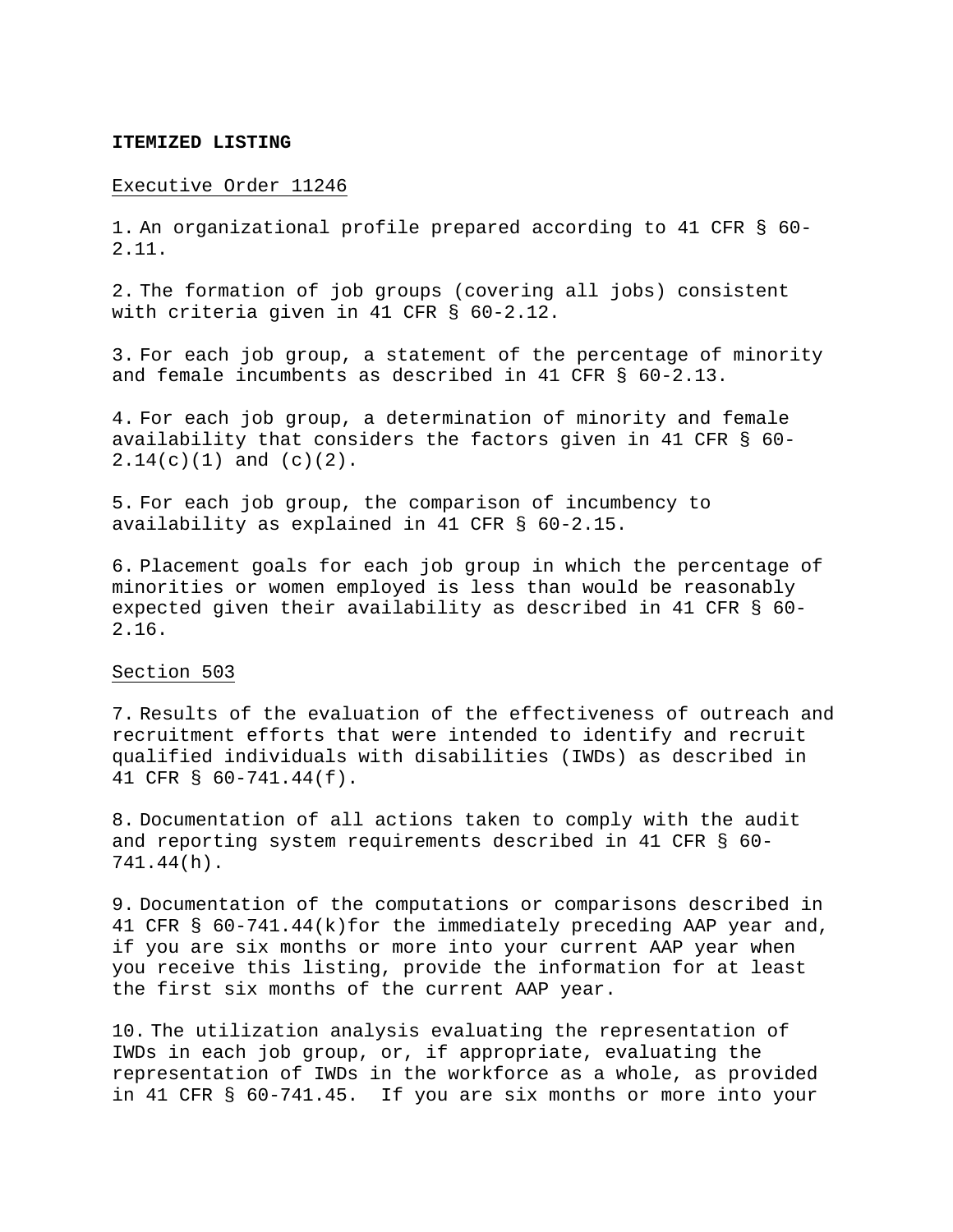current AAP year on the date you receive this listing, please also submit information that reflects current year progress.

### Section 4212 (VEVRAA)

11. Results of the evaluation of the effectiveness of outreach and recruitment efforts that were intended to identify and recruit qualified protected veterans as described in 41 CFR § 60-300.44(f).

12. Documentation of all actions taken to comply with the audit and reporting system requirements described in 41 CFR § 60- 300.44(h).

13. Documentation of the computations or comparisons described in 41 CFR § 60-300.44(k)for the immediately preceding AAP year and, if you are six months or more into your current AAP year when you receive this listing, provide the information for at least the first six months of the current AAP year.

14. Documentation of the hiring benchmark adopted, the methodology used to establish it if using the five factors described in  $\S$  60-300.45(b)(2). If you are six months or more into your current AAP year on the date you receive this listing, please also submit information that reflects current year results.

### Support Data

15. Copies of your Employer Information Report EEO-1 (Standard Form [1](#page-1-0)00 Rev.) for the last three years.<sup>1</sup>

16. A copy of your collective bargaining agreement(s), if applicable. Include any other documents you prepared, such as policy statements, employee notices or handbooks, etc. that implement, explain, or elaborate on the provisions of the collective bargaining agreement.

17. Information on your affirmative action goals for the immediately preceding AAP year and, where applicable (see below), progress on your goals for the current AAP year. $^2$  $^2$ 

l

<span id="page-1-0"></span> $1$  41 CFR § 60-1.7.

<span id="page-1-1"></span> $^{2}$  41 CFR § 60-1.12(a), 41 CFR § 60-2.1(c) and 41 CFR § 60-2.16.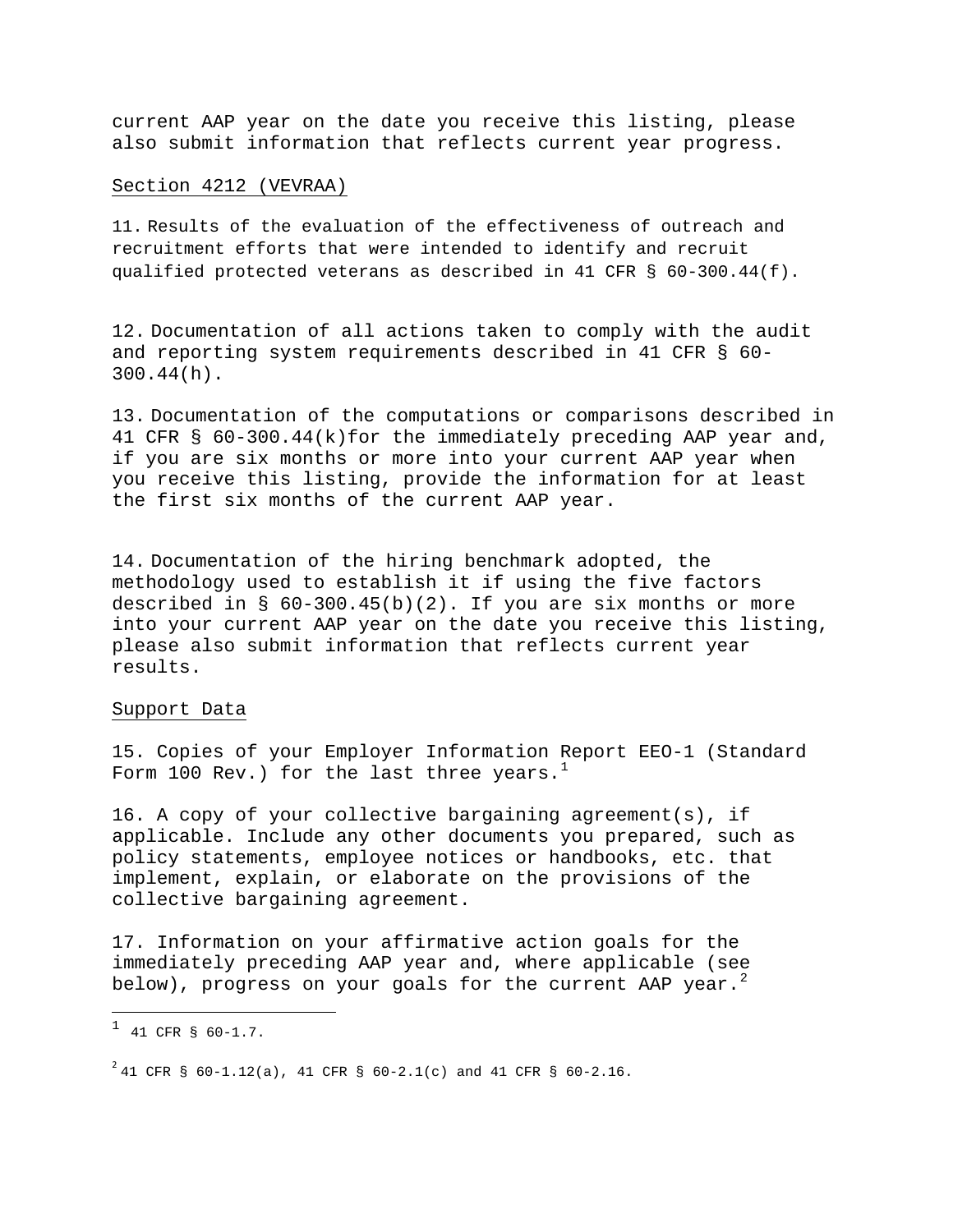For the immediately preceding AAP year, this report must include information that reflects:

- a. job group representation at the start of the AAP year, (i.e., total incumbents, total minority incumbents, and total female incumbents);
- b. the percentage placement rates (% goals) established for minorities and women at the start of the AAP year; and
- c. the actual number of placements (hires plus promotions) made during the AAP year into each job group with goals (i.e., total placements, total minority placements, and total female placements. For goals not attained, describe the specific good faith efforts made to achieve them.

If you are six months or more into your current AAP year on the date you receive this listing, please also submit information that reflects progress on goals established in your current AAP year, and describe your implementation of action-oriented programs designed to achieve these goals.<sup>[3](#page-2-0)</sup>

18. Data on your employment activity (applicants, hires, promotions, and terminations) for the immediately preceding AAP year and, if you are six months or more into your current AAP year when you receive this listing, provide the information in (a) through (c) below for at least the first six months of the current AAP year. You should present this data by job group (as defined in your AAP) or by job title.<sup>[4](#page-2-1)</sup>

a. Applicants and Hires: For each job group or job title, this analysis must consist of the total number of applicants and the total number of hires, as well as the number of African- American/Black, Asian/Pacific Islander, Hispanic, American Indian/Alaskan Native, White, and the number of female and male applicants and hires. For each job group or job title applicants for whom race and/or sex is not known, should be included in the data submitted

l

<span id="page-2-0"></span> $3$  41 CFR § 60-1.12 and 41 CFR § 60-2.17(c).

<span id="page-2-1"></span> $^{4}$  41 CFR § 60-1.12, 41 CFR § 60-2.11-12, 41 CFR § 60-2.17(b)(2)and(d)(1), and 41 CFR §§ 60-3.4 and 3.15.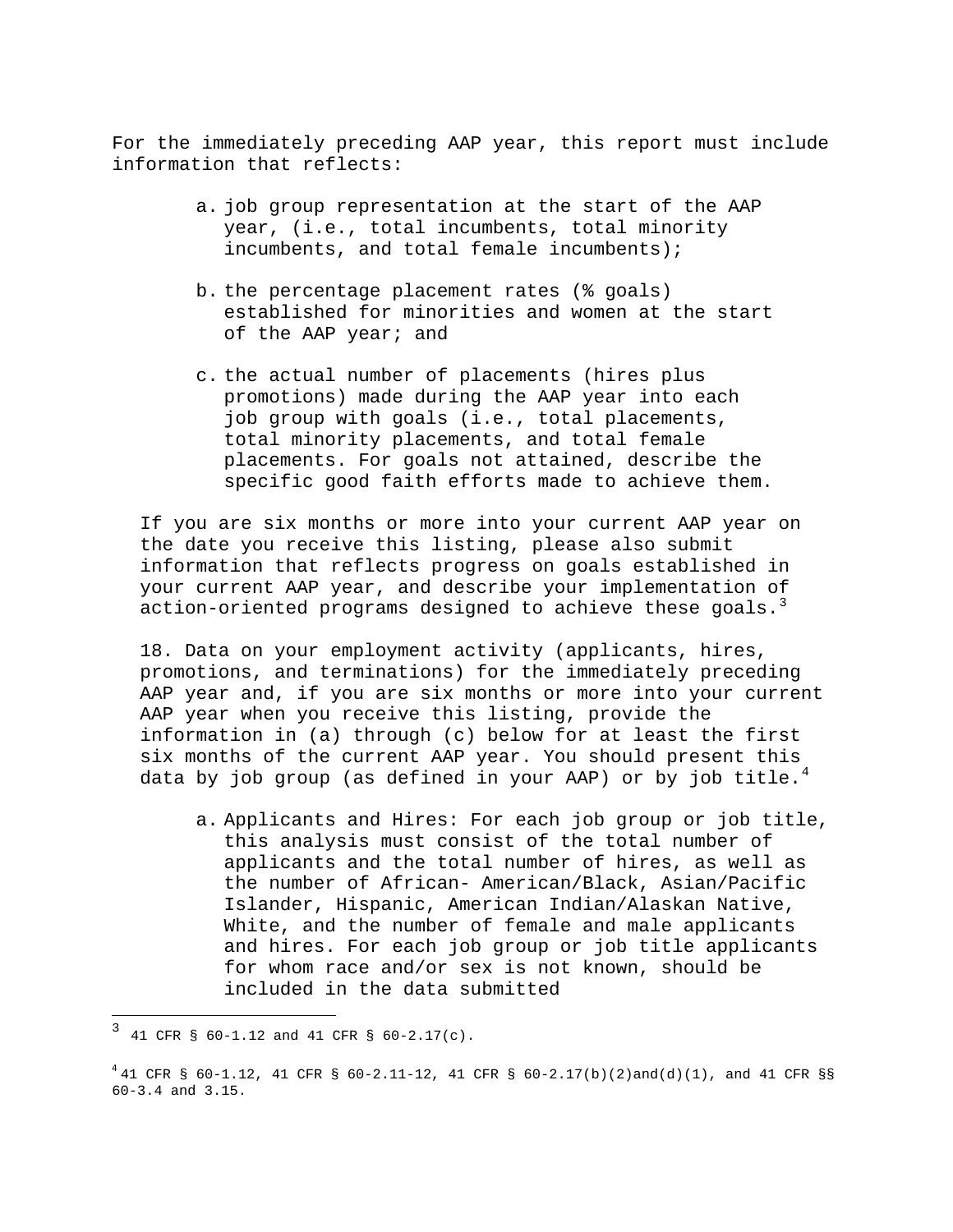However, if some of your job groups or job titles (most commonly, entry-level) are filled from the same applicant pool, you may consolidate your applicant data (but not hiring data) for those job groups or titles. For example, where applicants expressly apply for or would qualify for a broad spectrum of jobs (such as "Production," "Office," etc.) that includes several job groups, you may consolidate applicant data.

- b. Promotions: For each job group or job title, provide the total number of promotions by gender and race/ethnicity.[5](#page-3-0) Also, include a definition of "promotion" as used by your company and the basis on which they were compiled (e.g. promotions to the job group, from and/or within the job group, etc.). If it varies for different segments of your workforce, please define the term as used for each segment. If you present promotions by job title, include the department and job group from which and to which the person(s) was promoted.
- c. Terminations: For each job group or job title, provide the total number of employee terminations by gender and race/ethnicity. When presenting terminations by job title, include the department and job group from which the person(s) terminated.

19. Employee level compensation data for all employees (including but not limited to full-time, part-time, contract, per diem or day labor, temporary) as of the date of the workforce analysis in your AAP. Provide gender and race/ethnicity information and hire date for each employee as well as job title, EEO-1 Category and job group in a single file.<sup>[6](#page-3-1)</sup> Provide all requested data electronically, if maintained in an electronic format. See Note 1, below.

> a. For all employees, compensation includes base salary and or wage rate, and hours worked in a typical workweek. Other compensation or adjustments to salary

l

<span id="page-3-0"></span><sup>&</sup>lt;sup>5</sup> The term "race/ethnicity" as used throughout the Itemized Listing includes these racial and ethnic groups: African-American/Black, Asian/Pacific Islander, Hispanic, American Indian/Alaskan Native, and White.

<span id="page-3-1"></span> $6$  41 CFR § 60-2.17(b)(3) and (d).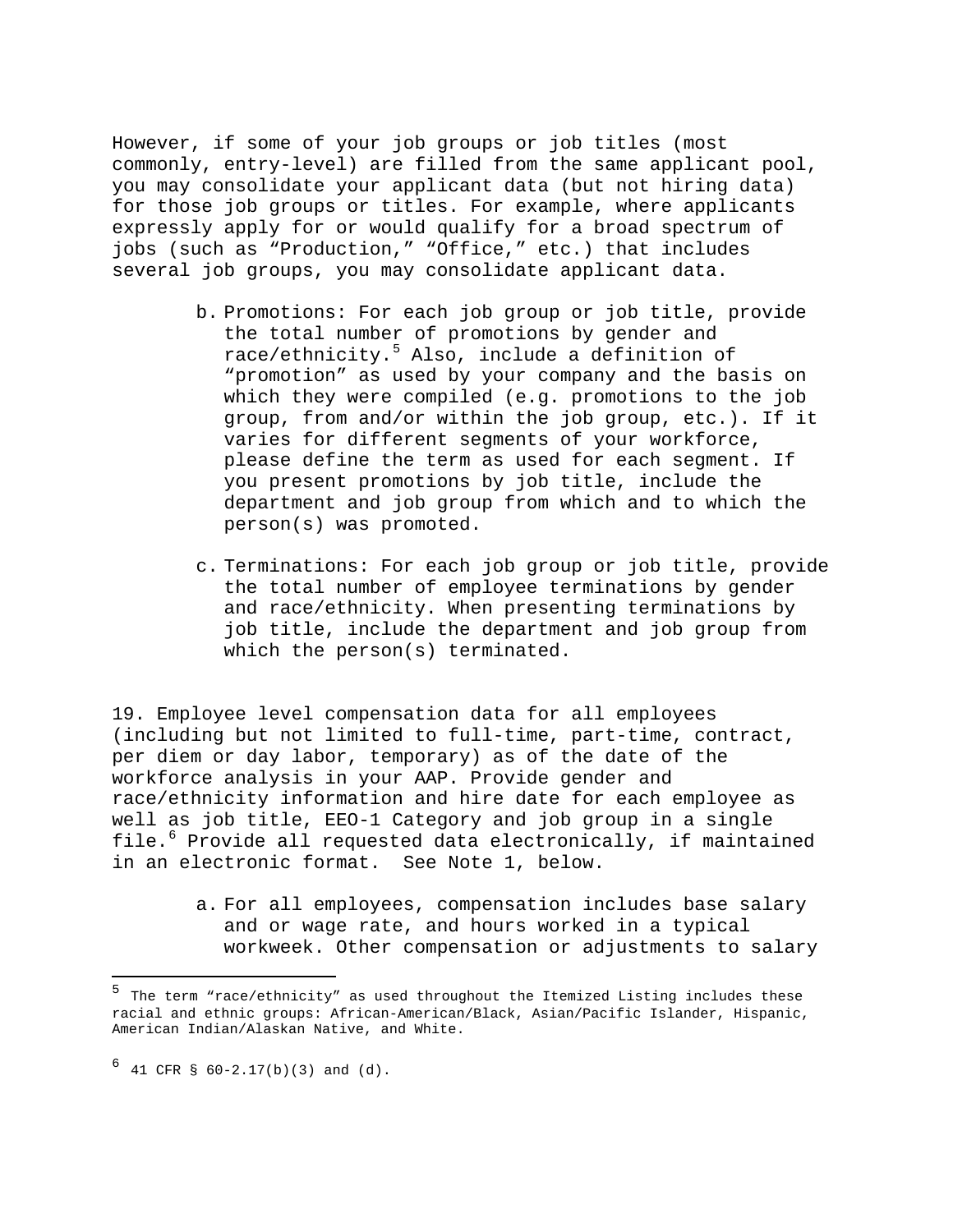such as bonuses, incentives, commissions, merit increases, locality pay or overtime should be identified separately for each employee.

- b. You may provide any additional data on factors used to determine employee compensation, such as education, past experience, duty location, performance ratings, department or function, and salary level/band/range/grade.
- c. Documentation and policies related to compensation practices of the contractor should also be included in the submission, particularly those that explain the factors and reasoning used to determine compensation.

20. Copies of reasonable accommodation policies, and documentation of any accommodation requests received and their resolution, if any.

21. Your most recent assessment of your personnel processes, as required by 41 CFR § 60-300.44(b) and § 60-741.44(b), including the date the assessment was performed, any actions taken or changes made as a result of the assessment, and the date of the next scheduled assessment.

22. Your most recent assessment of physical and mental qualifications, as required by 41 CFR § 60-300.44(c)and § 60- 741.44(c), including the date the assessment was performed, any actions taken or changes made as a result of the assessment, and the date of the next scheduled assessment.

## **NOTES**

NOTE 1: If any of the requested information is computerized, you must submit it in an electronic format that is complete, readable, and useable. Please use caution when submitting large electronic files. Check with the OFCCP Compliance Officer and your system administrator to ensure adherence to administrative and system guidelines.

Note 2: According to the Paperwork Reduction Act of 1995, an agency may not conduct or sponsor, and a person is not required to respond to, a collection of information unless it displays a valid OMB control number. The valid OMB control number for this information collection is 1250-0003. We estimate that the average time required to complete this information collection is